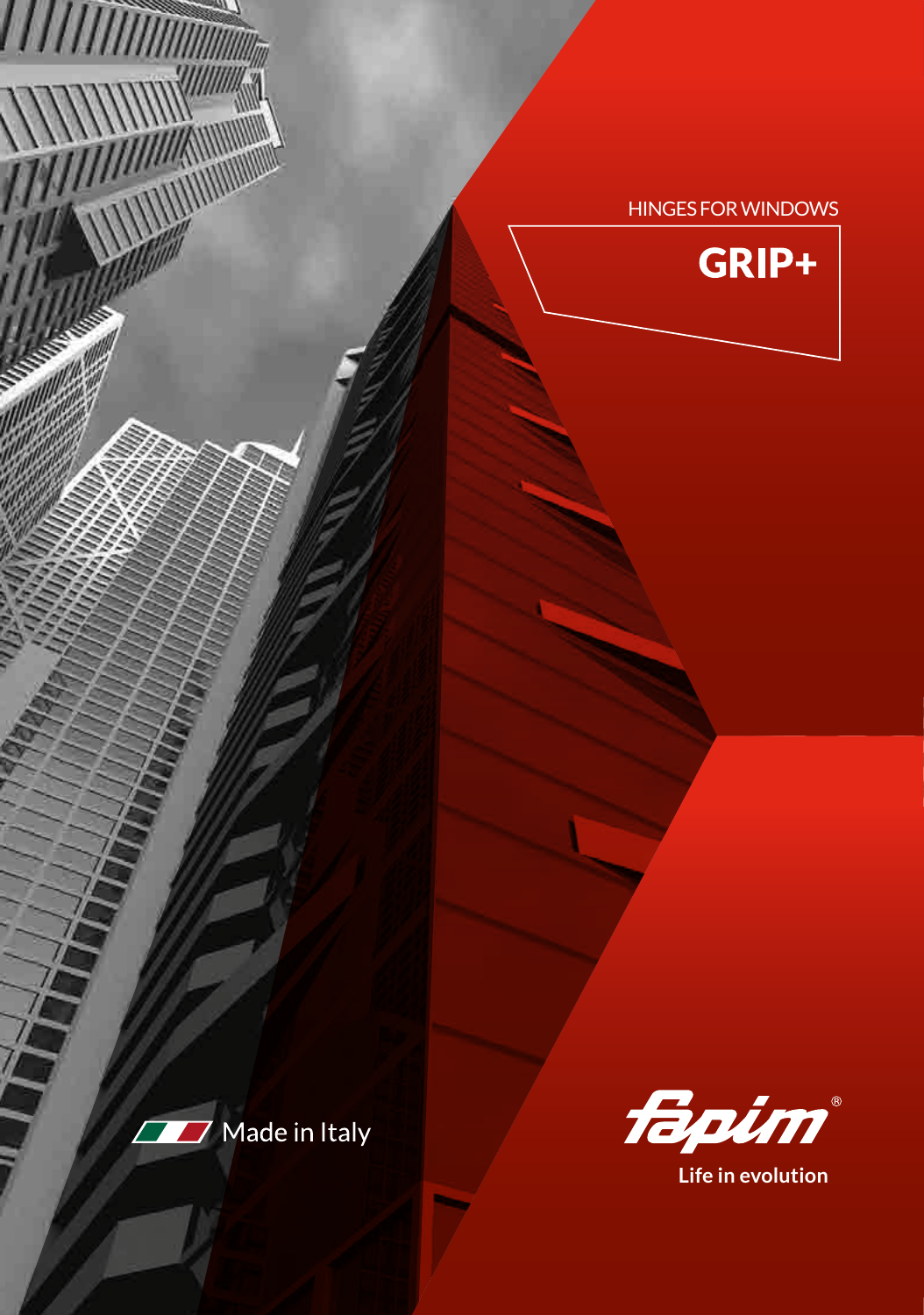

fapim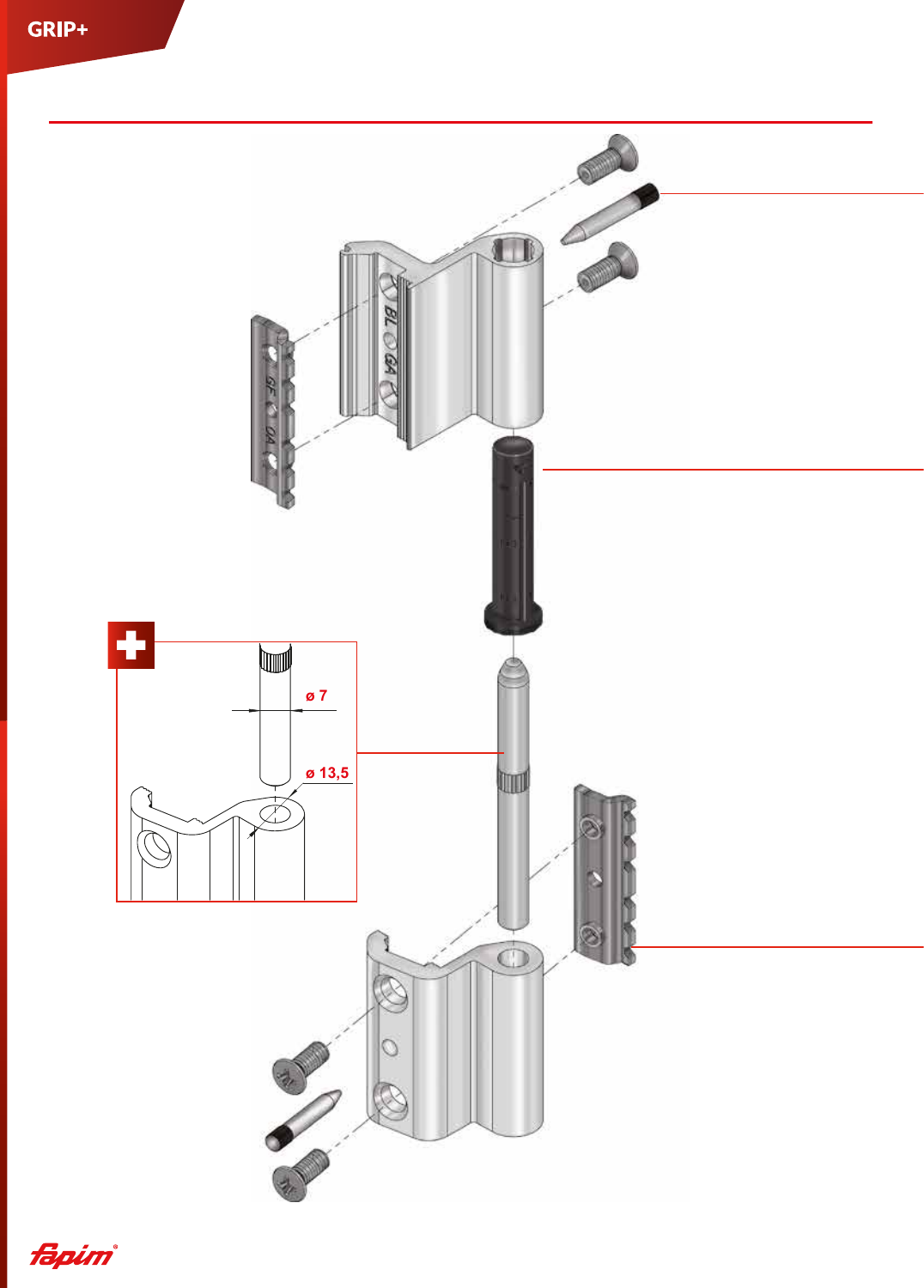



fapim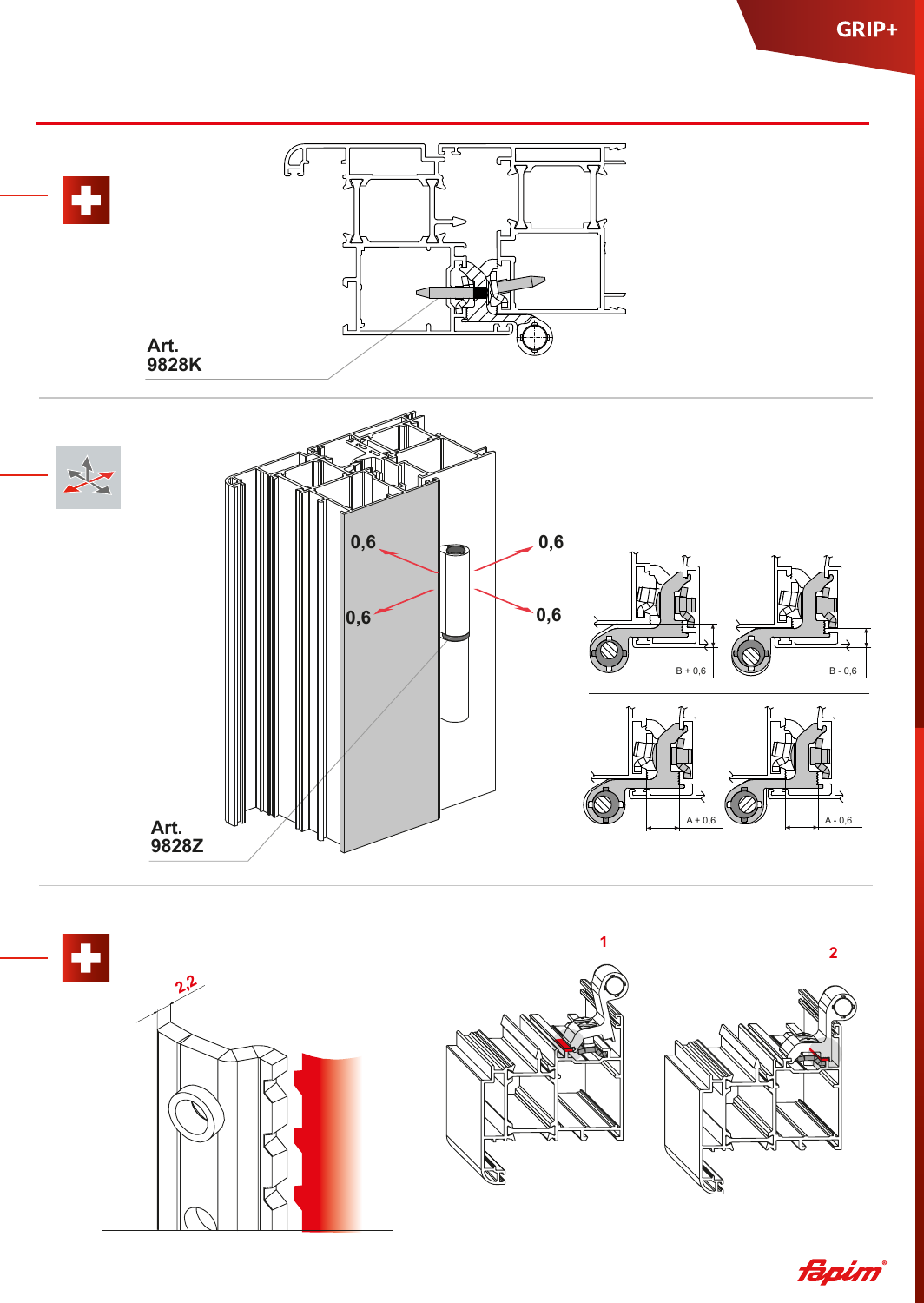







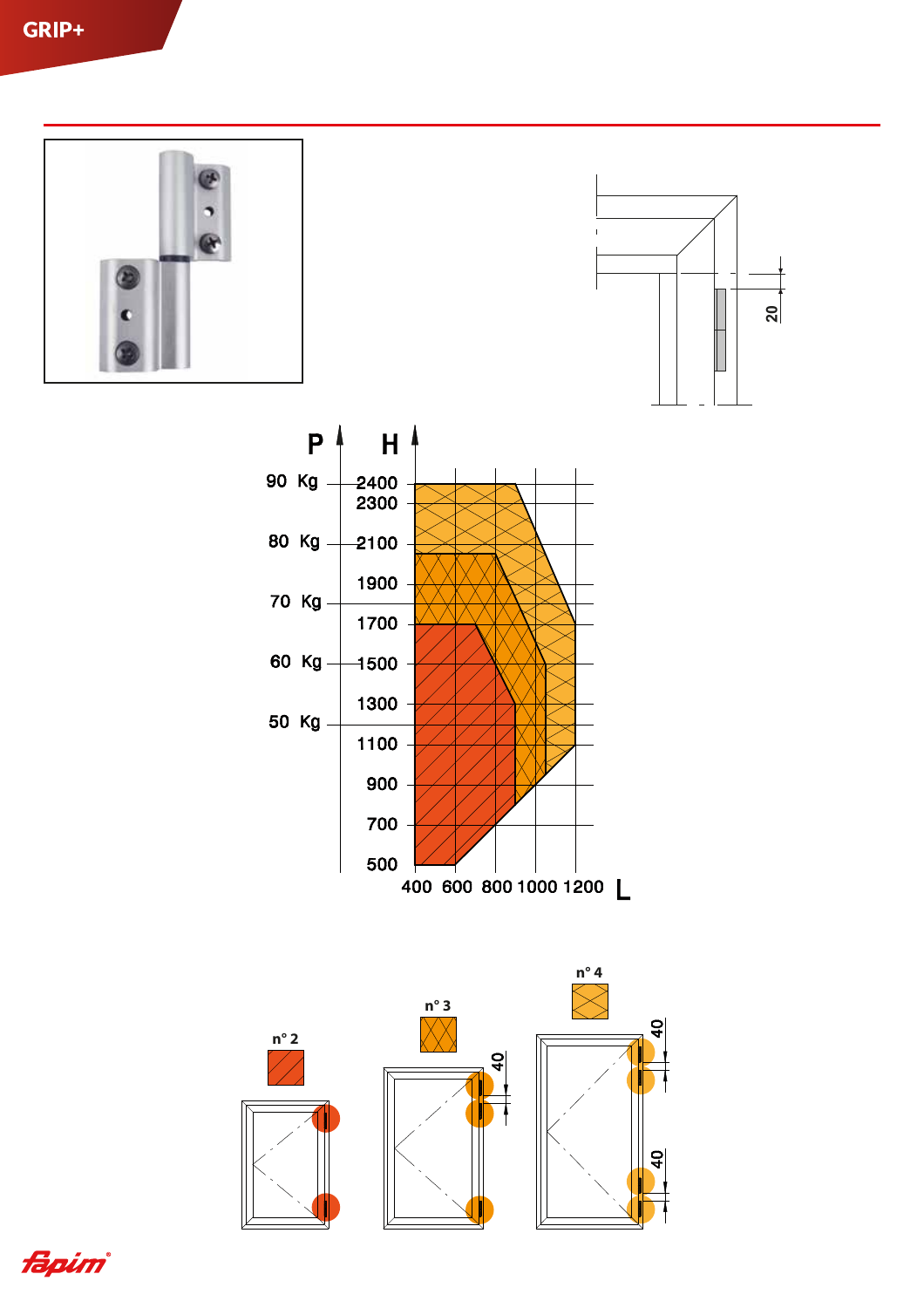98... A



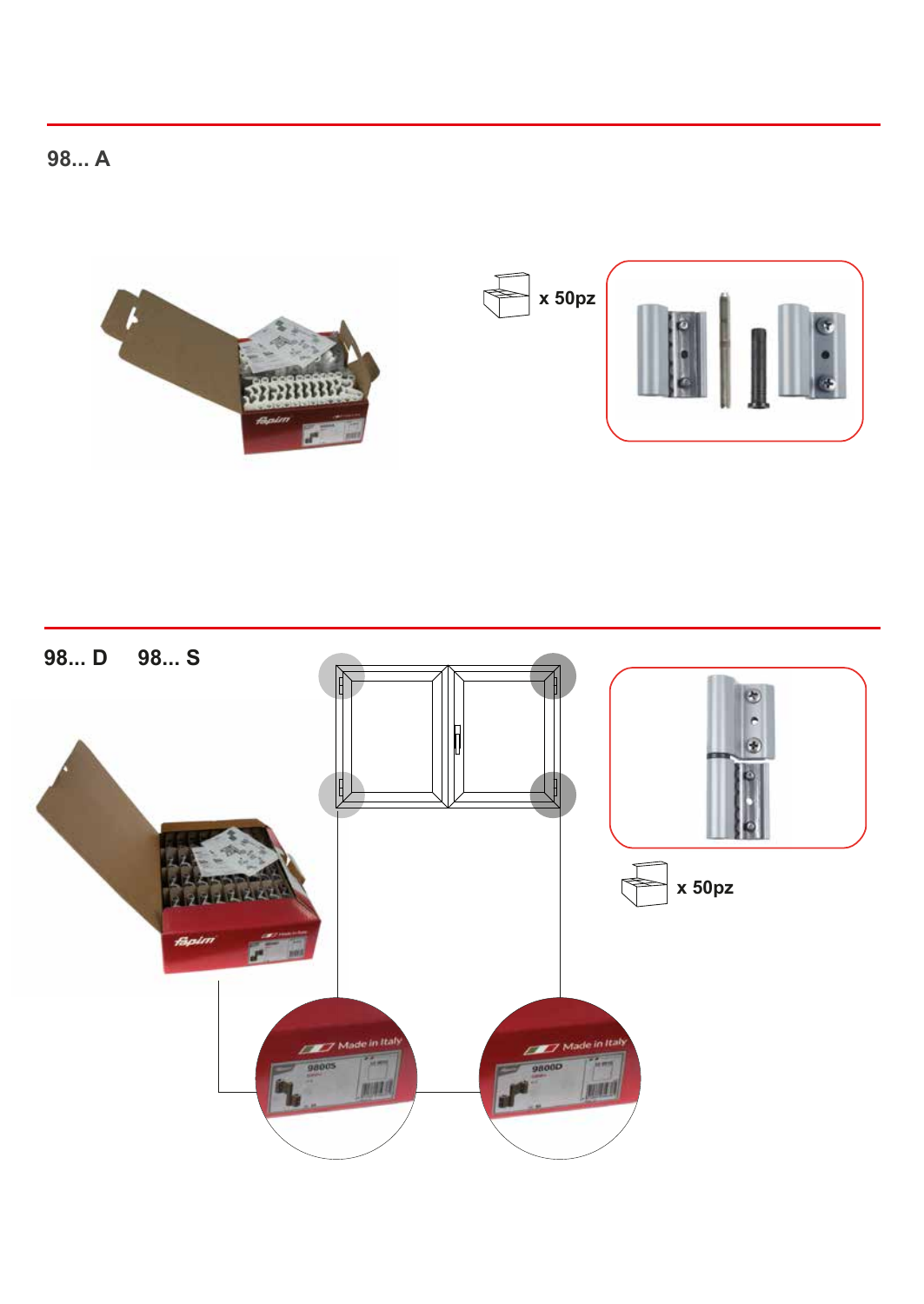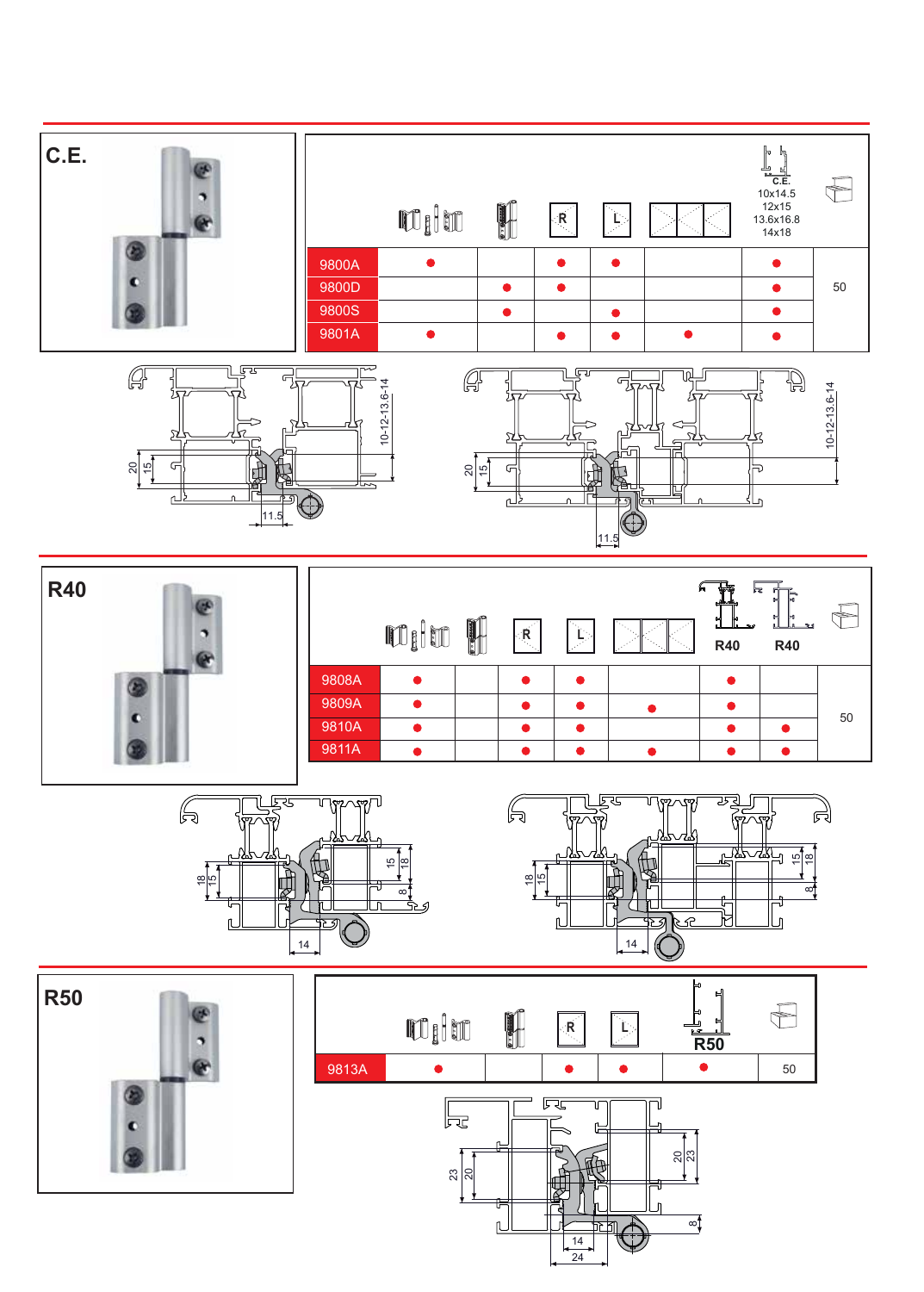

fápim